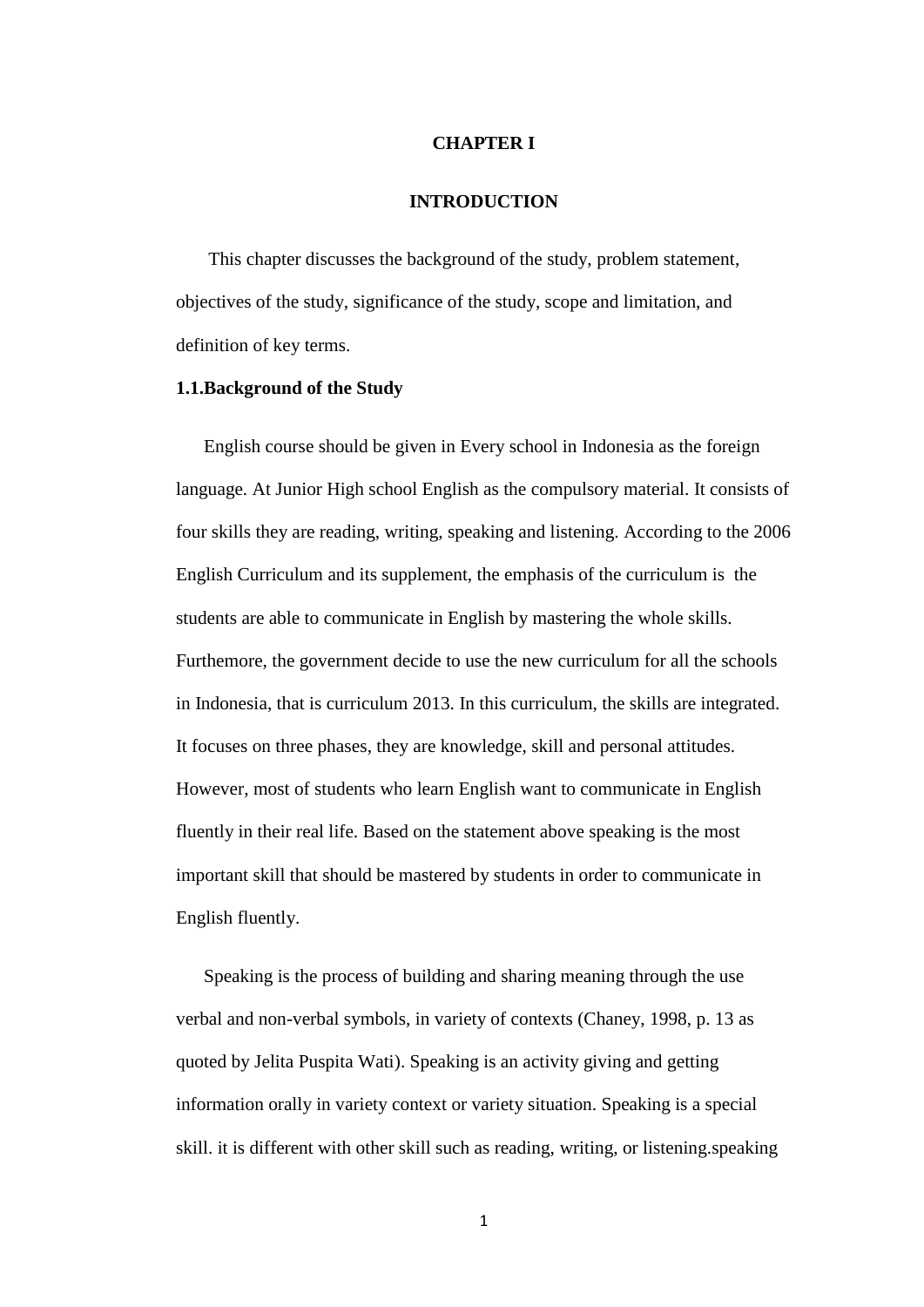always happen in real time because most of students communicate in orally. In orall communication they do not have more time to think what they will to speak and it usually happen spontaneously. Besides that, in speaking we cannot edit or revise our sounds or speaking.it is really diffrent with reading and writing. Nunan (2003:48) in Jelita Puspita Wati's thesis says there are two reasons why speaking harder than listening, reading, and writing. The first one, because speaking happens in real time. In conversation, people speak spontaneously and the listener will be waiting for a long time so that the speaker has to think as fast as possible. The other one, when people speak they can not revise and edit the conversation like people do when they are writing.

In teaching Speaking at Junior High school especially at seventh grade, the teacher should be creative to set activities and choose the material for teaching. For the students, learn to speak English is also more other skills since they never practice English in real situation. Most of students are difficult to speak they are prefer to just listen, whatever the teacher say and they don't have any effort to speak English in the class. Those problems are also happen in SMP 7 Muhammadiyah Cerme. They are prefer to listen than speak in English even though their teacher try to ask them in english. It happens because most of students less of self confidence in speaking English. To solve those problems the teacher should have the appropriate approach for teaching speaking and also the appropriate material. The material that is already used is good enough but there are some activities that should be revised and matched with their real life. So the students will be more creative, think critically and can use English in their real life.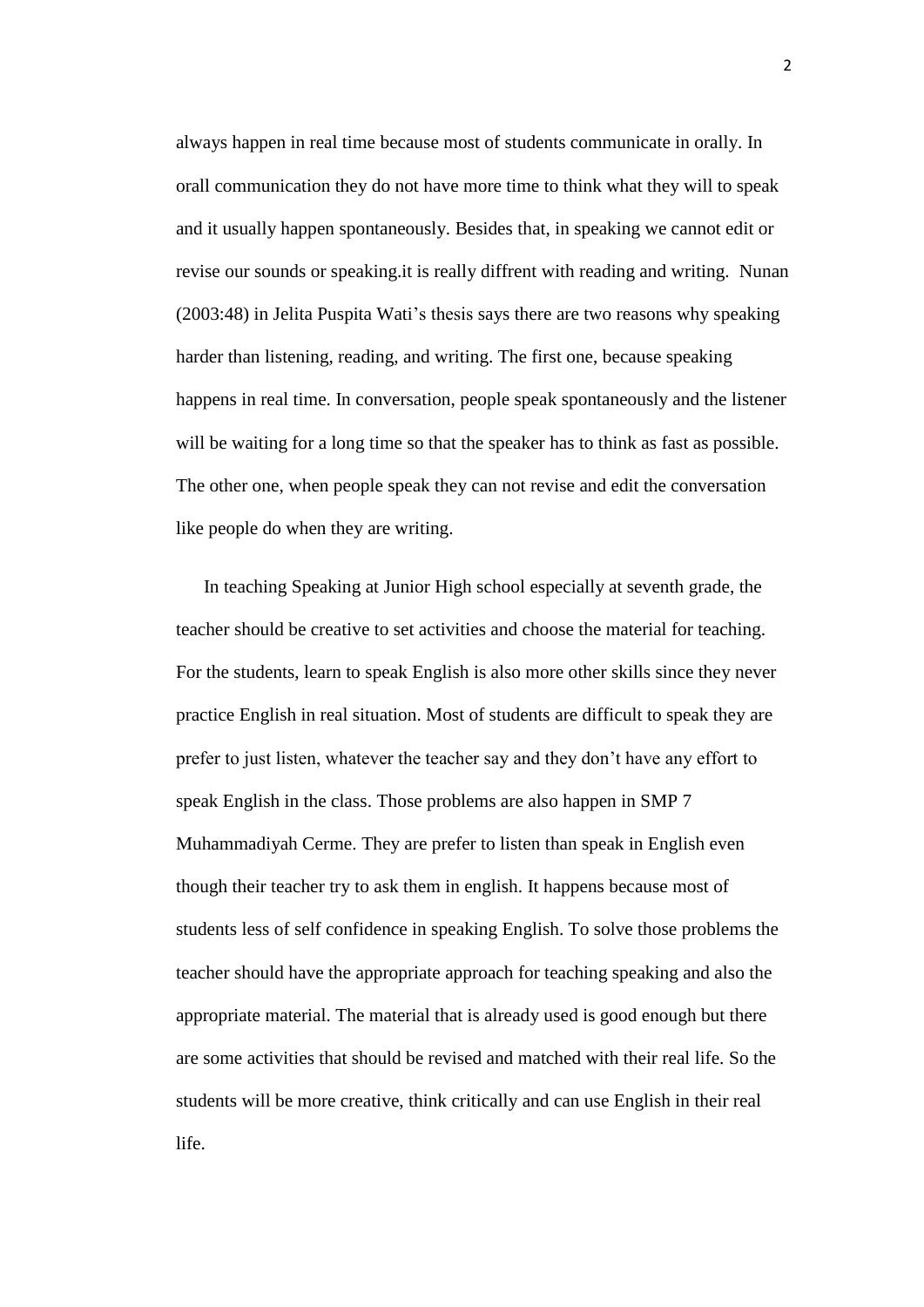In reality, however, studying English does not necessarily focus on syntactic accuracy or competency in grammar usage. Instead, giving opportunities to students to use as much English as they can in real life contexts should be critically considered, especially for speaking. That is why, learner-centered as the trend in teaching and learning process. The students will be more creative and independent. Based on the curriculum 2013, one of teaching approach that use learner centered or focus on the students is scientific approach. Scientific approach is an approach which emphasize on the balance of soft skills and hard skills. Soft skills are skills which to be a good person so it focuses on the personal attitude. Hard skills are skills that totally about the knowledge and ability. Those skills are more focus on the skills of thinking to create the creativity of the students. In other hand, 2/3 of creativity acquired through education, 1/3 comes from genetics. The reverse applies to the ability of intelligence, 1/3 comes from education 2/3 comes from genetics ( Dyers, J.H. et al:2011). It means that education has the importance role to create the creativity of the students. Focussing on creativity in education means that students have opportunities to develop their skills and knowledge. This is the goal of scientific approach.

Based on the study that conducted by Widiasih, scientific approach can improve students' learning outcomes. In that study the writer implemented scientific approach through five steps they are, observing, questionning, exploring, associating and communicating. The writer used scientific approach to teach reading. This approach can improve the students' reading skill and their critical thinking and selfconfidence.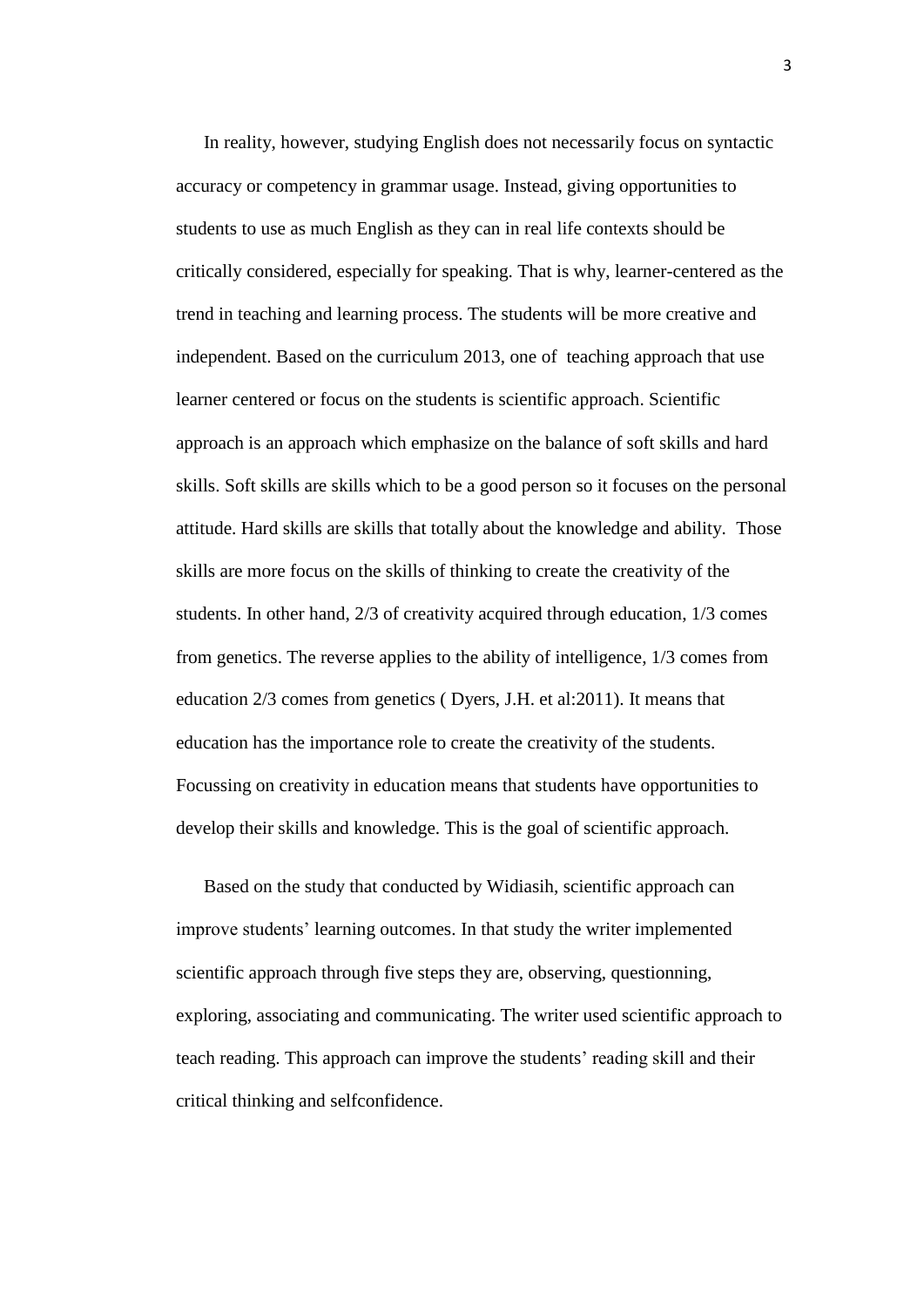Based on the elaboration above, the researcher tries to develop Speaking material using scientific approach. in various methods in presentation, demonstration of product, and game. The material develops based on the curriculum 2013 and five aspects of scientific approach. This material in form of book and also in softcopy in form of CD Room that consist of some activities in speaking. Those activities are developed in five topics such as; (1) label and list, (2) asking and stating the characteristics of people, animal and thing, (3) asking and stating the activity/function of people, animal and thing, (4) instruction, short notice and warning/caution text oral and written (5) descriptive text about people, animal and thing. Each topics consist of five components of scientific approach they are observing, questioning, exploring, associating and communicating. In this book the researcher also give some pictures, text to help the students to understand the material. Developing speaking material using Scientific Approach is expected that speaking material will be easier for students who have long – term memorize, fun for them and provides topics and contents that are meaningful because it happen in the real world. The material will be designed suitable with the target needs and the learning needs. So the students can use the language effectively.

## **1.2.Problem Statement**

 Based on the background of the study above, the researcher aim to answer the following statement

develop speaking material for junior high school Students at the 7th grade at SMPM 07 Cerme by using Scientific Approach.

4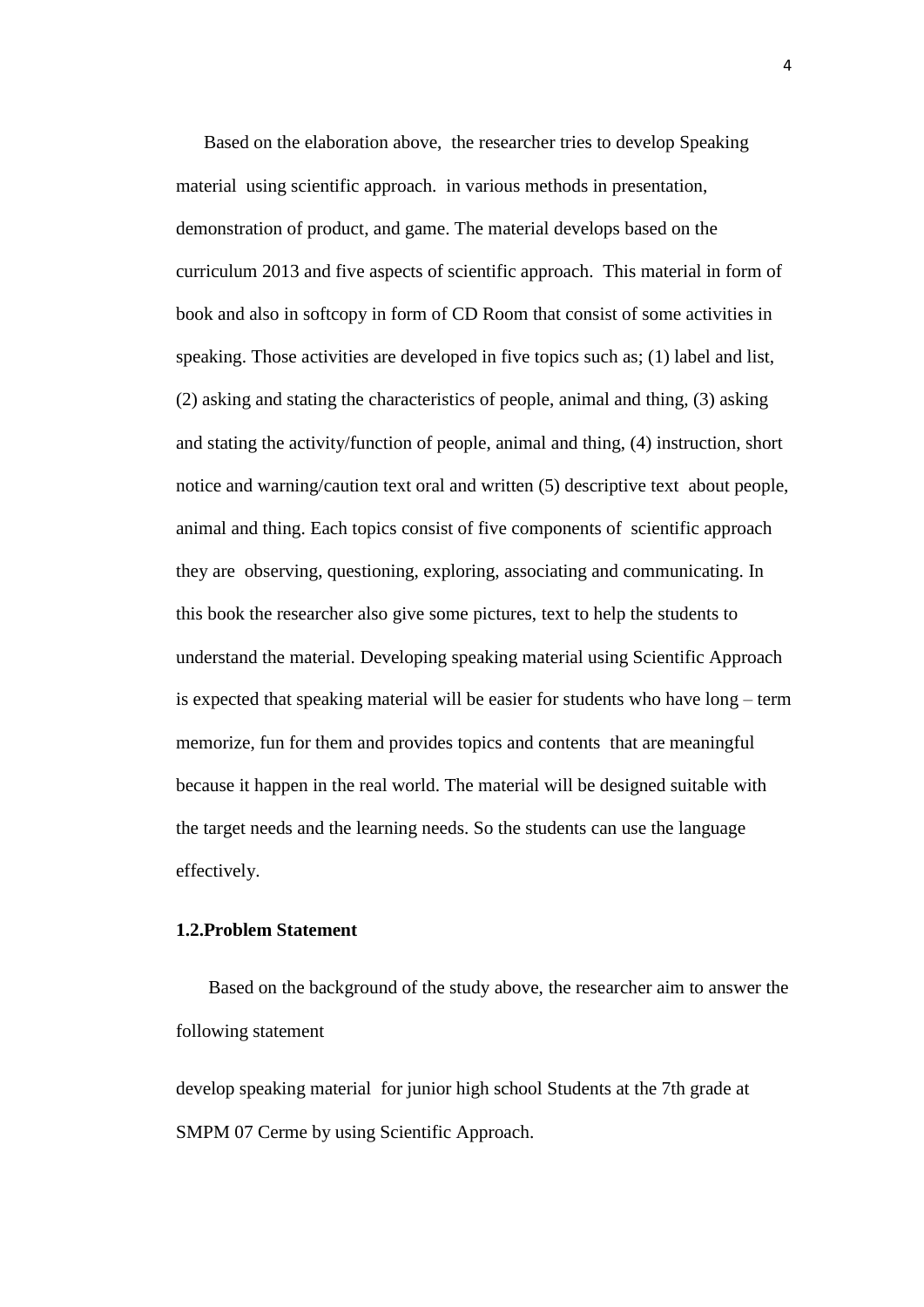#### **1.3. Purpose of the Study**

 According to the problem statement above, the objectives of the study can be stated as follows:

A develop speaking material for junior high school Students at the 7th grade at SMPM 07 Cerme by using Scientific Approach

## **1.4. Significance of the Study**

 The finding of this research is hopefully to be beneficial from both theoretical and practical aspects.

For theoretical significance, first, the researcher expects that this research will generate idea on the teaching and learning speaking by giving some material for the students. Second, It can give an alternative to set speaking material in the classroom.

Furthermore for practical significances, first, the researcher expects that this study can give contribution in construct some materials in speaking that can make students enjoy in learning process and they can use their language effectively. Second, it can help the teachers to teach speaking easly. Third, it can make teachers are more creative to set speaking materials for the students.

## **1.5. Scope and Limitation**

 The scope of this study is the researcher develops material which observes the curriculum that has available in the school of 7th grade at SMP Muhammadiyah Cerme and the writer will take 7A in that school.And the limitation, the writer will develop (1) label and list, (2) asking and stating the characteristics of people, animal and thing, (3) asking and stating the activity/function of people, animal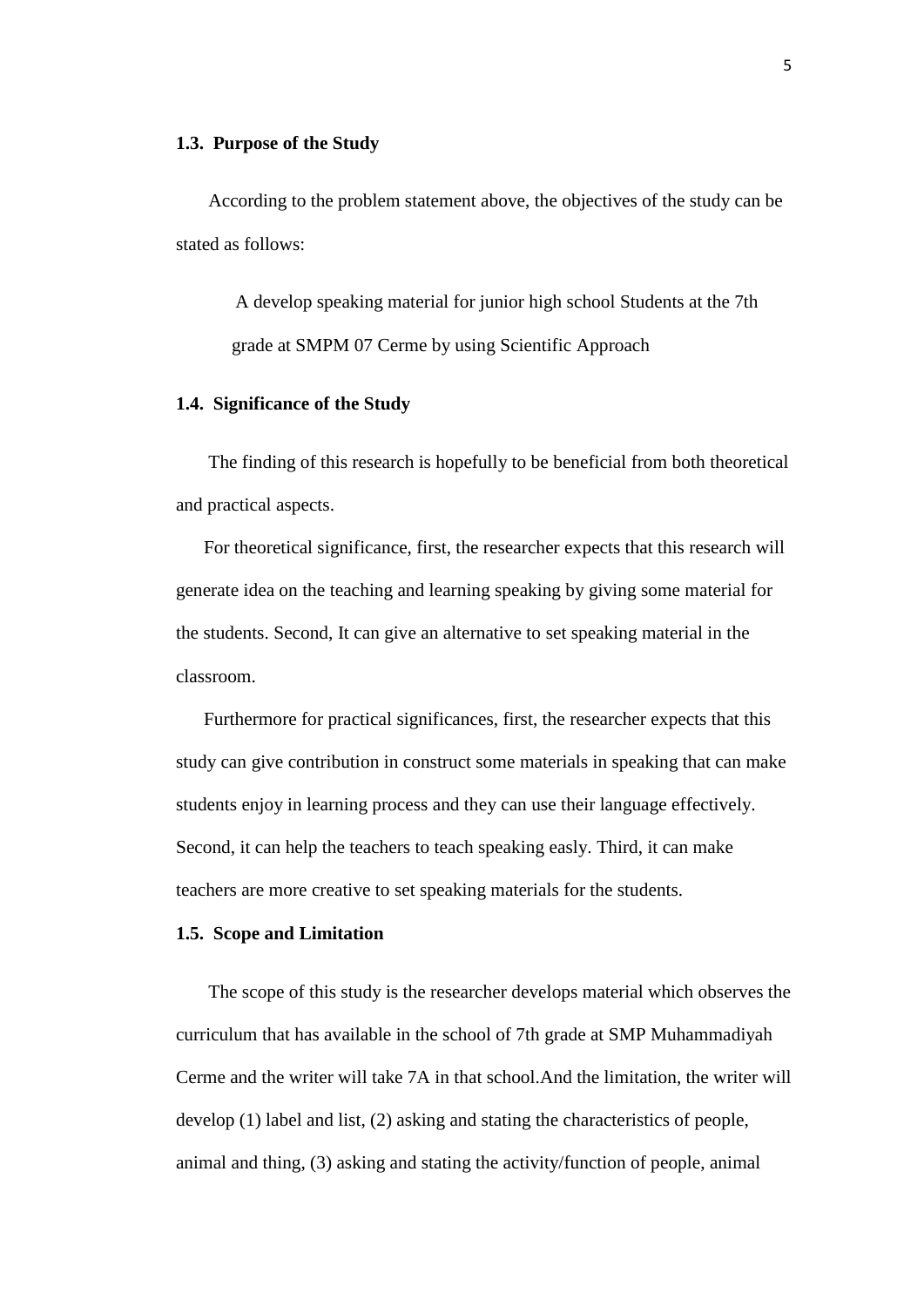and thing, (4) instruction, short notice and warning/caution text oral and written (5) descriptive text about people, animal and thing. The material is developed based on curriculum and syllabus and related to the five components of Scientific Approach. They are: observing, questioning, exploring, associating and communicating.

 The researcher chooses those components of Scientific Approach because the researcher hopes the students will be creative, have critical thinking and indepently. The writer tries to focus on their environment in taking strategy competence to develop speaking material and reach the target language in real world.

#### **1.6. Definition of Key Terms**

 To avoid misunderstanding and misinterpretation of this study, the writer would like to describe the key terms used in this study :

- **a. Developing Material** is the way to develop speaking material by using project based by integrating some aspects in Scientific Approach include observing, questionning, exploring, associating and communicating.
- **b. Speaking material is** set of activitivies for students to think, create and share the project or information that encourage them to speak which topics related to the syllabus, (1) label and list, (2) asking and stating the characteristics of people, animal and thing, (3) asking and stating the activity/function of people, animal and thing, (4) instruction, short notice and warning/caution text (5) descriptive text about people, animal and thing.